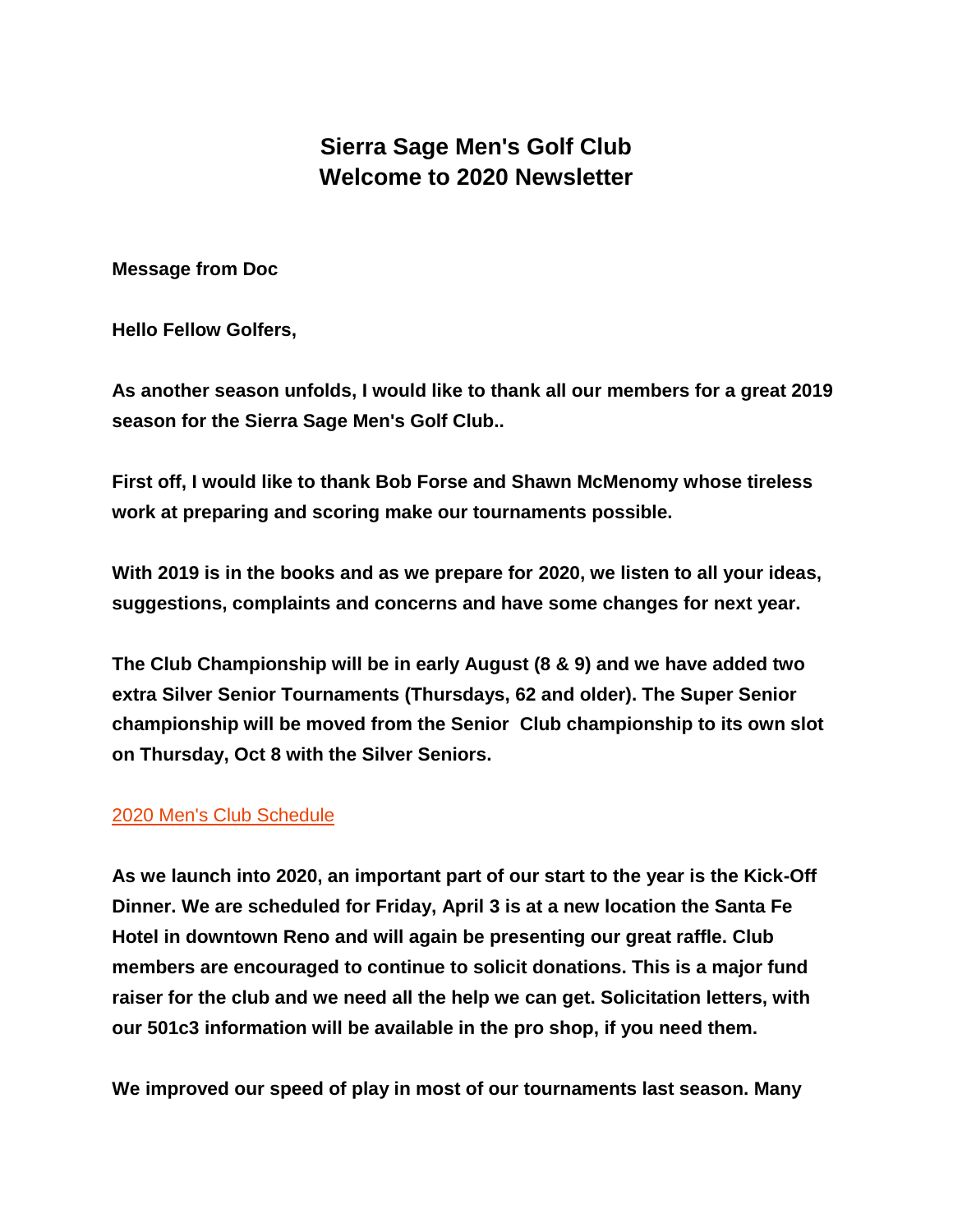**finished in 4 hours and 45 minutes or less, only a couple of them went to 5 hours. But as we expect our tournaments to increase in size, we need to focus on our speed of play.**

**We have a new speed of play committee headed by Michael Graham. Click here to see our new Pace of Play Policy and Implementation Plan adopted at our January meeting.**

#### [Pace of Play Policy](file://///ssgc-s-13400/userdata/ProShop/Documents/Sarah%20Boyle/Men)

[Pace of Play Policy Implementation](file://///ssgc-s-13400/userdata/ProShop/Documents/Sarah%20Boyle/Men)

**We also have a new handicap committee headed by Dave McCool. 2020 will usher in a new handicap system worldwide, with new rules. We will also have a new "in house" system that will adjust a player's handicap if he shoots questionable scores.**

**We are also looking at a new and exciting way to handle the tournament book money that you win. It will be great!**

**Stay tuned as we will continue to share news from these committees in upcoming e-blasts.**

**Any questions or concerns can be sent to dockeehnen@gmail.com**

## **SSMGC Charity Fund**

**The Sierra Sage Men's Golf Club Charity Fund supports a variety of programs centered on collegiate, high school and junior golf programs. The Charity Fund has provided monies for our Junior Club Championship, First Tee of Northern Nevada, the University of Nevada golf program, the North Valleys High School golf teams as well as course improvements that add to the quality of our golf competitions.**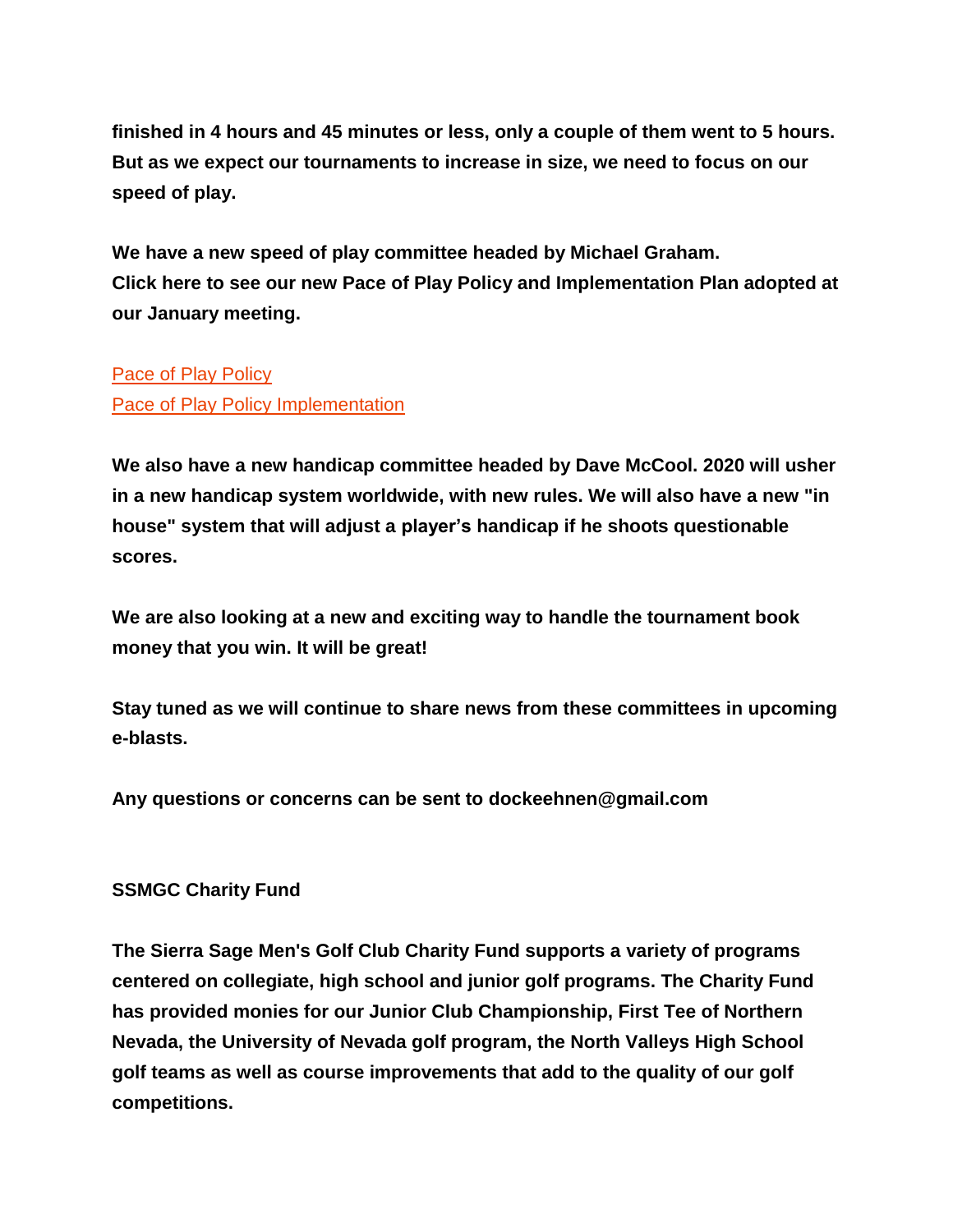**The Charity Fund is supported through the Mike Mazzaferri 100-holes Challenge which also supports the Northern California PGA Foundation and PGA HOPE, a national program launched by the PGA of America with the U.S. Department of Veteran affairs. PGA HOPE conducts free golf clinics to all veterans, disabled or able-bodied, in order to enhance their mental, social, physical and emotional wellbeing. We should be seeing this program at The Sage next season.**

**This year, Mike raised more than \$7000 which will be split between our Charity Fund and the PGA HOPE program.**

**If you have a program or project that helps youth golf and/or education that could use funding assistance, please contact Charity Fund Committee chairman Don Vetter at donaldvetter@gmail.com**